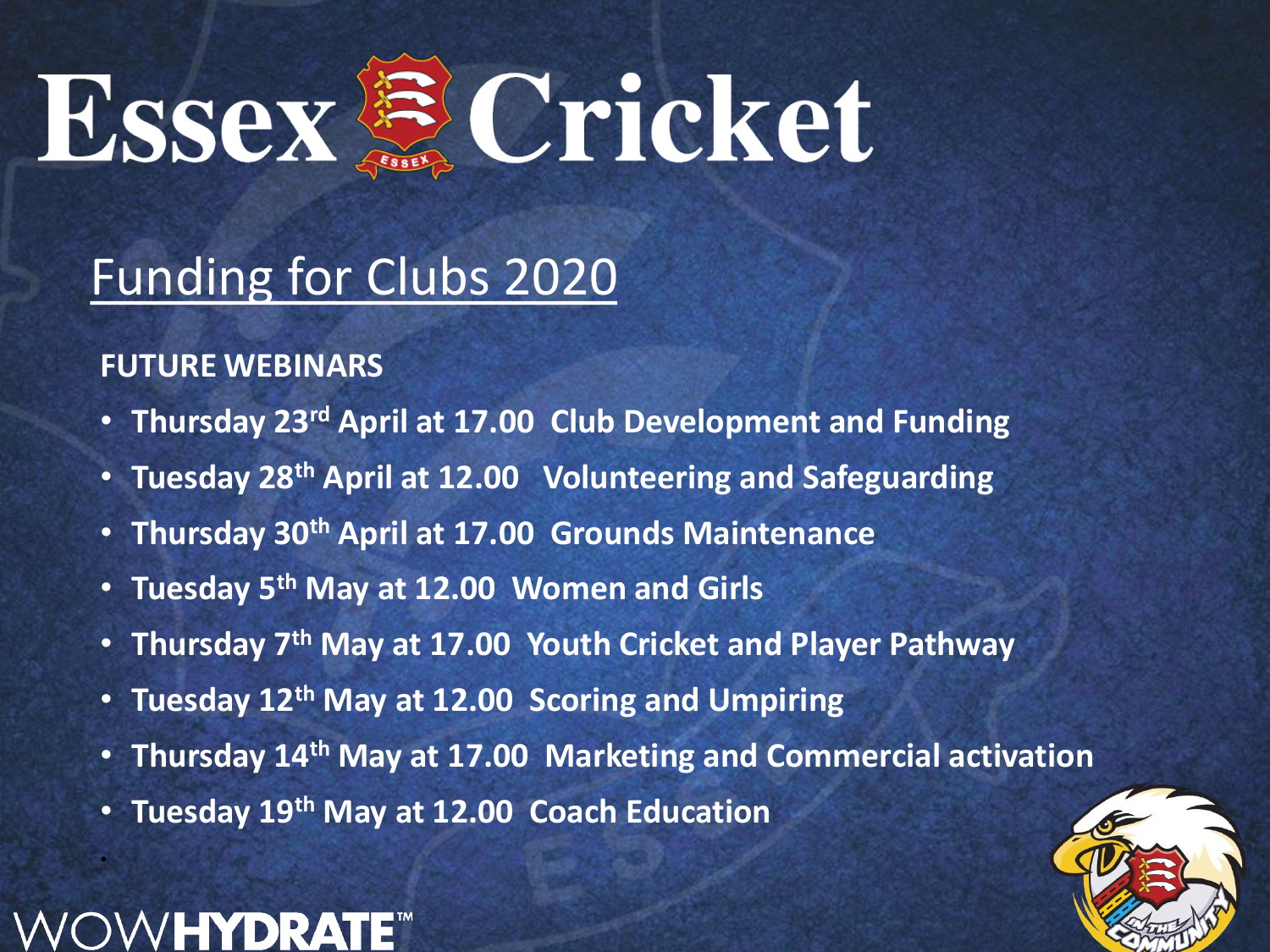

# Funding for Clubs 2020

- Contacts
- Dan Feist Head of Cricket Operations, Essex
- Graham Pryke Rural Essex
- Arfan Akram East London
- Natalie Samaranayake Women & Girls
- Duncan Jenkinson ECB Facilities Planning Manager
- Sam Rose Cricket East (Bedfordshire/Huntingdonshire)
- Ben Wallis Cambridgeshire Cricket Head of Cricket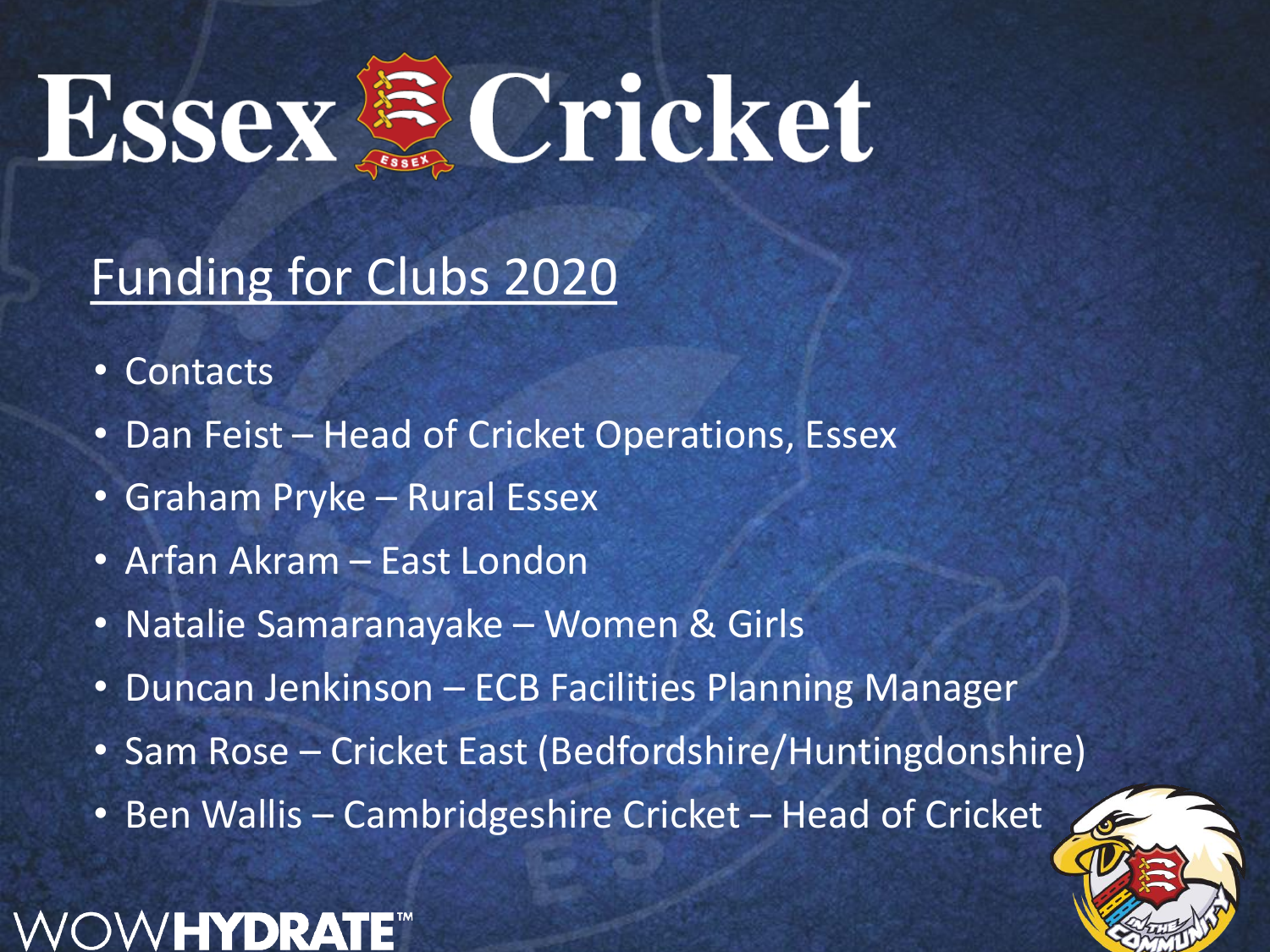

### Key Messages

- 1. Explore Government & Sport England Support
- 2. Reduce Expenditure
- 3. Seek Grants & Fundraise



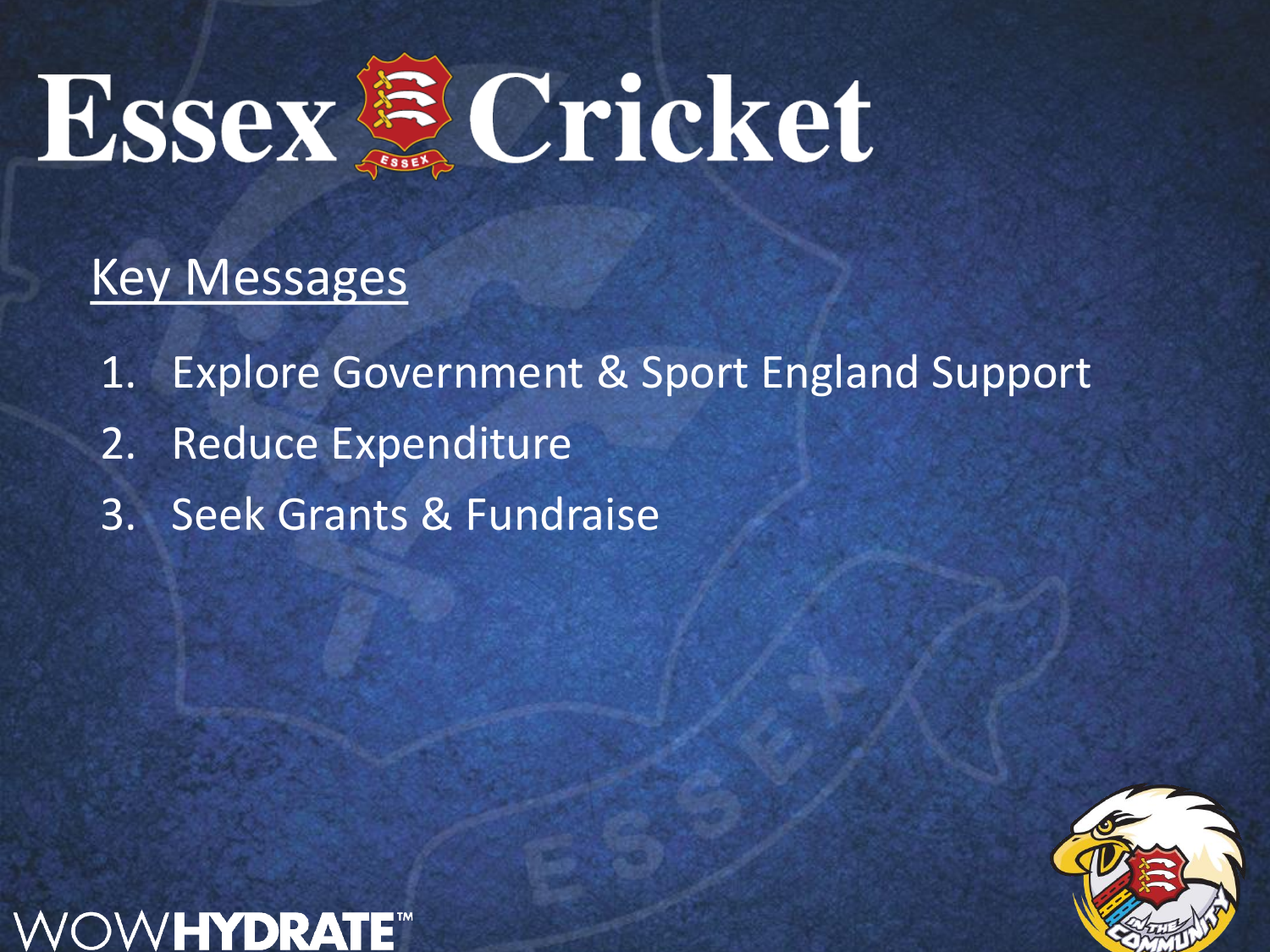

### 1. Explore Government & Sport England Support

- £10k grant for businesses\* with rateable value <£15k - [Rates](https://www.gov.uk/correct-your-business-rates)
- £25k grant for businesses\* with rateable value £15- £51k
- Contact Your Local Authority\*

V**HYDRA**I

• Sport England: [Community Emergency Fund](https://ecb-comms.co.uk/t/1FT6-6TD5E-7DM4VQ-40H0IR-1/c.aspx)

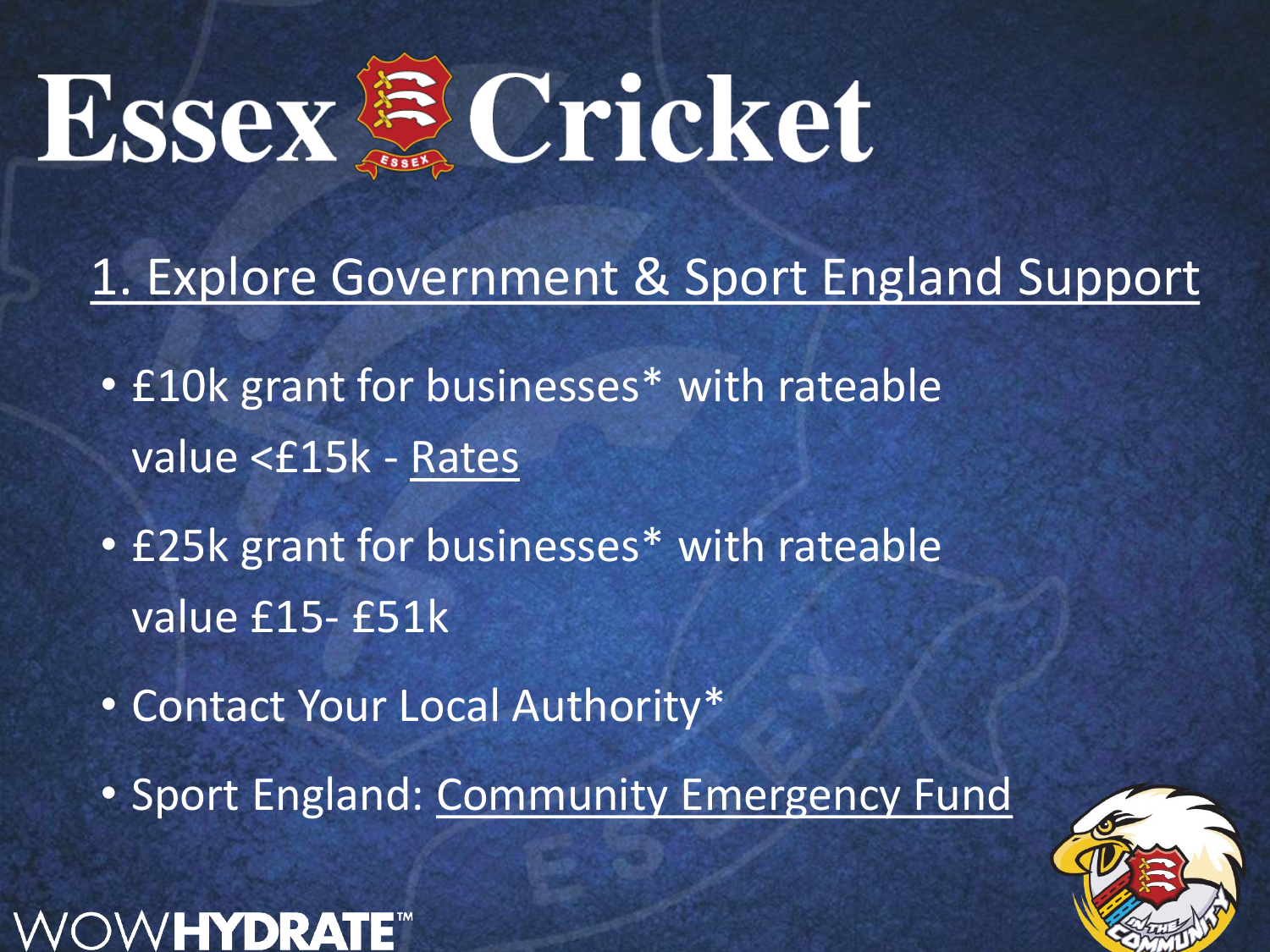

# 2. Reduce Expenditure

- Review Finances
- Reduce / Defer Rent
- Grounds
- Insurance Business Interruption
- [Club Matters](https://learn.sportenglandclubmatters.com/course/view.php?id=71)

W**HYDRAT** 

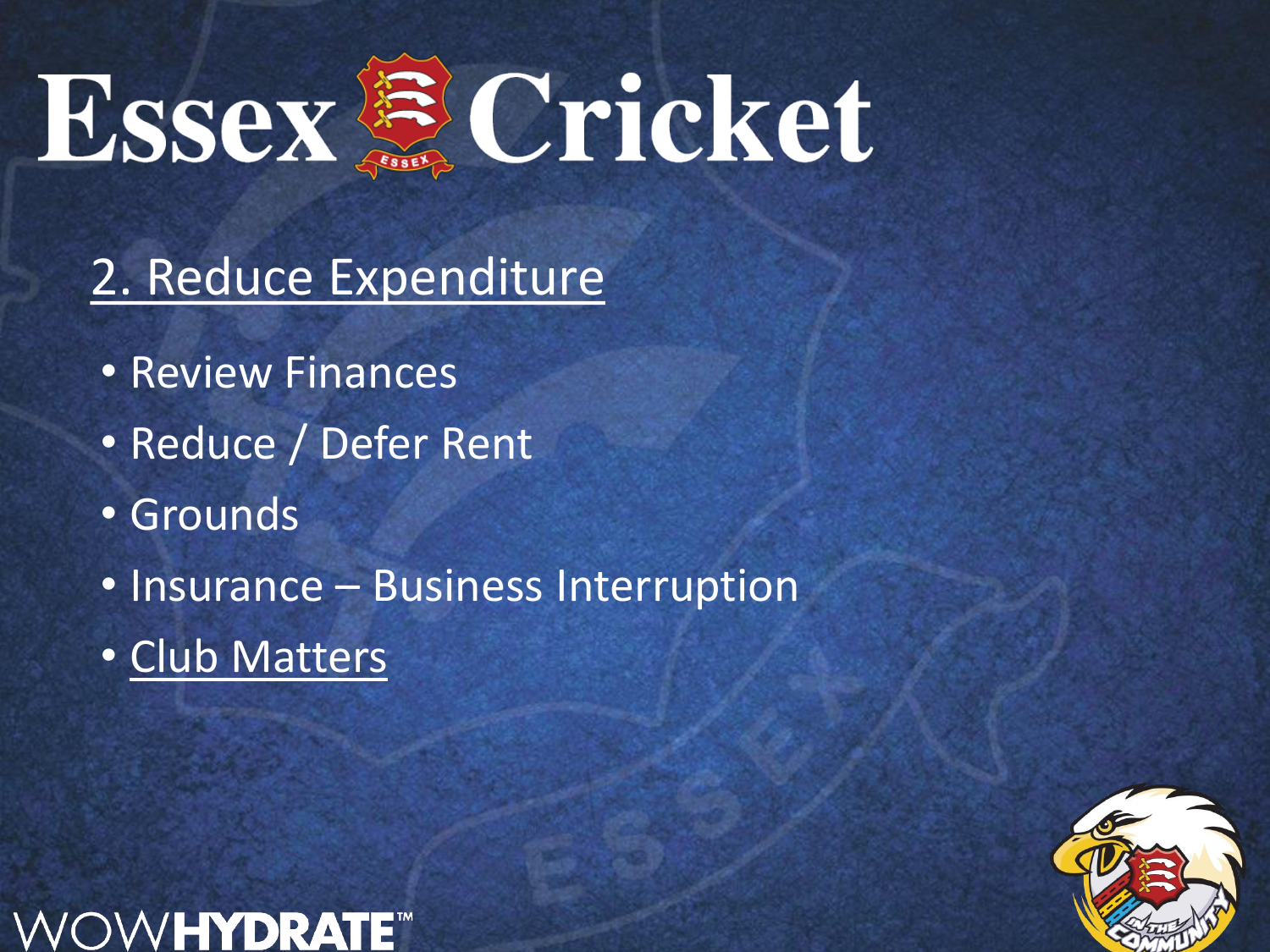

### **ECB Emergency Loan Scheme\***

#### **Aim**

- Supporting affiliated Clubs by funding shortfalls in essential day to day running and maintenance costs until recreational cricket activity can resume.
- Loan is to cover costs and is not to be used to replace surplus income foregone in-year\*.

#### **Eligible Costs**

- Utility/Services, Rental charges, Affiliations
- Staff costs (not coaches or players)
- Cleaning or maintenance commitments
- IT licences, Security, Insurance
- Equipment orders that can't be deferred/ recovered.
- TV/Broadband Subscriptions (if not suspended)
- Any other reasonable fixed and/or contracted costs

#### **How much can a club apply for?**

- Club with a Junior Section\* between £1k £5k
- Club Adult only between £1k £3k
- All loans interest free and have an automatic payment holiday until May 2021
- Loan term is three years. Early repayment permitted.

#### **How can we apply?**

**Online Application on [IMS](https://ims.ecb.co.uk/)** 



**6**

**SECTION TITLE**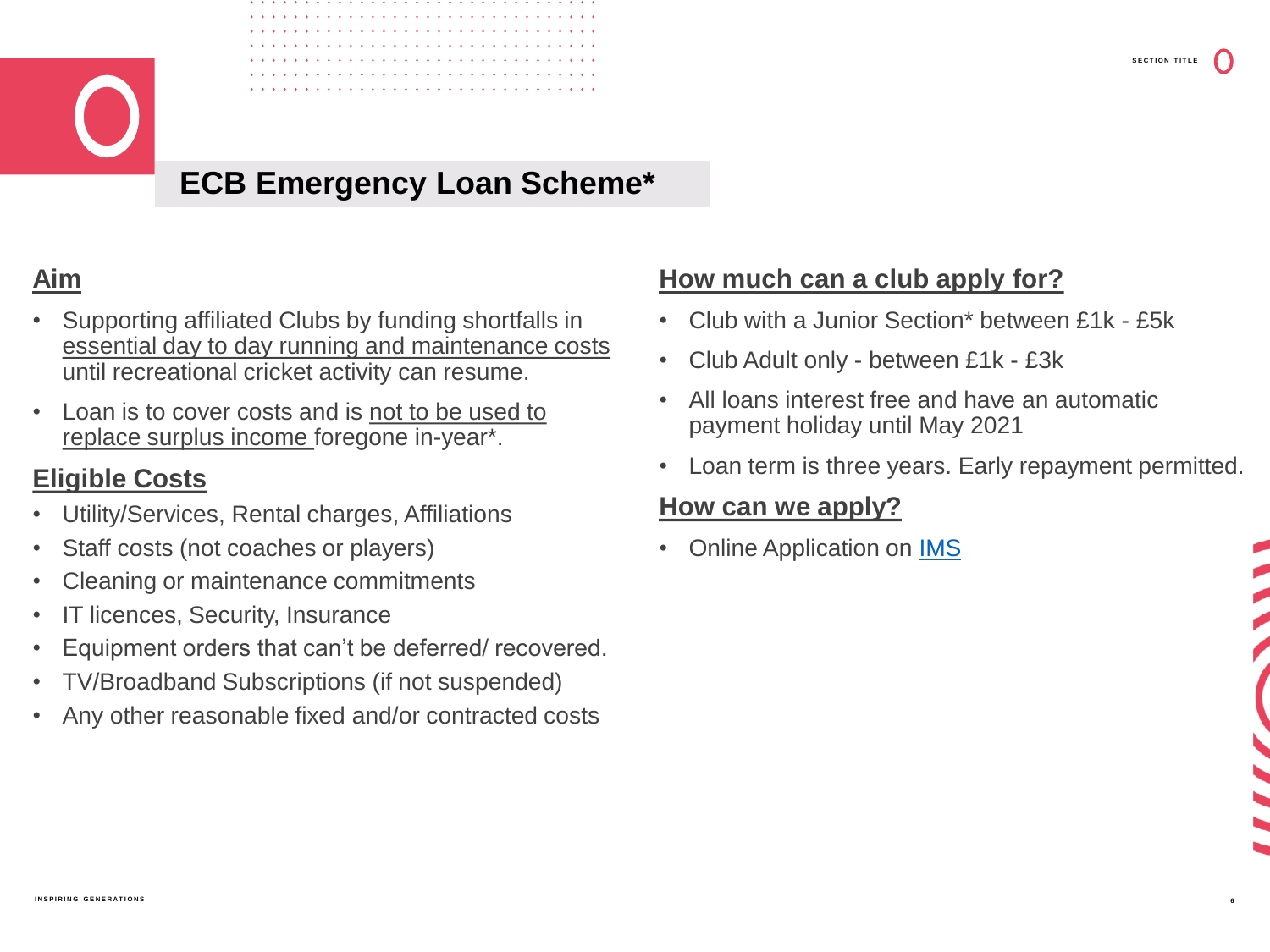

### **ECB Return to Cricket Grant Scheme\***

#### **Aim**

- To provide cricket clubs and leagues with assistance in exceptional circumstances\* –
- Where other potential sources of financial support are not available

#### **Eligibility**

- Explored other sources; inc. Emergency Loan
- Clubs prevented from taking loan constitutionally
- Clubs with annual turnover <£15k\*
- Cricket Leagues (open age/junior)

#### **Eligible Costs**

• Same as Emergency Loan – fixed costs, not forecasted income

#### **How much can a club/league apply for?**

- Clubs with junior section up to £3k
- Clubs with adults only  $-$  up to £1k
- Cricket Leagues up to £2k

#### **How can we apply?**

• Contact Essex – if eligible, application to be completed & referred to ECB RFPM for assessment.

**7**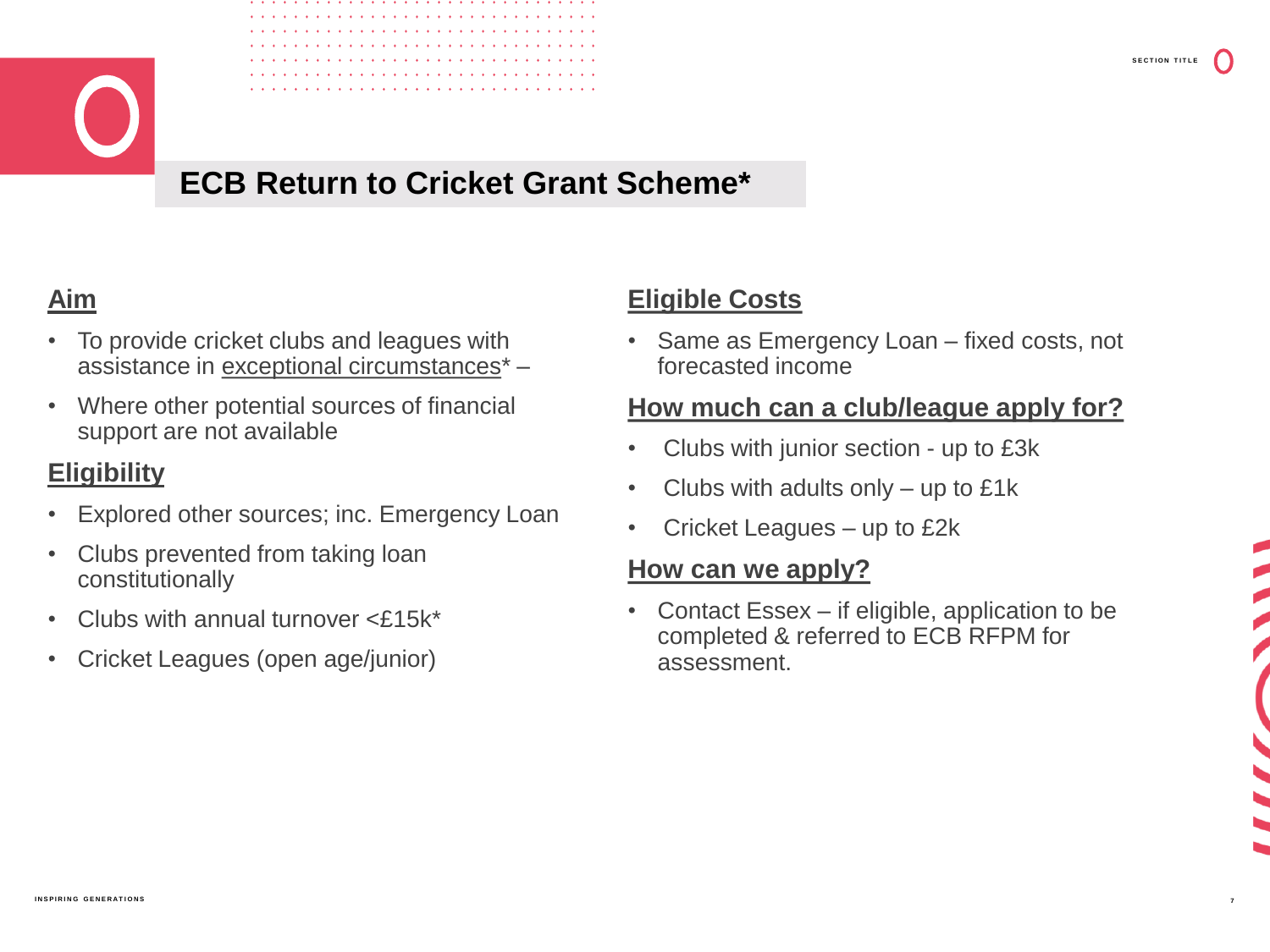

### 3. Seek other Grants & Fundraise

[Grants Online](https://www.grantsonline.org.uk/coronavirus.html) Essex Community Initiative Fund EASST – Small Grants Landfill Schemes Waitrose/Coop/Tesco Jack Petchey Mick George Fund / Cambridgeshire Community Foundation Fundraising Events – Virtual Race Night Go FundMe / JustGiving



Upminster Cricket Club raise over £5,000 at online family race night PUBLISHED: 17:30.15 Anni 20





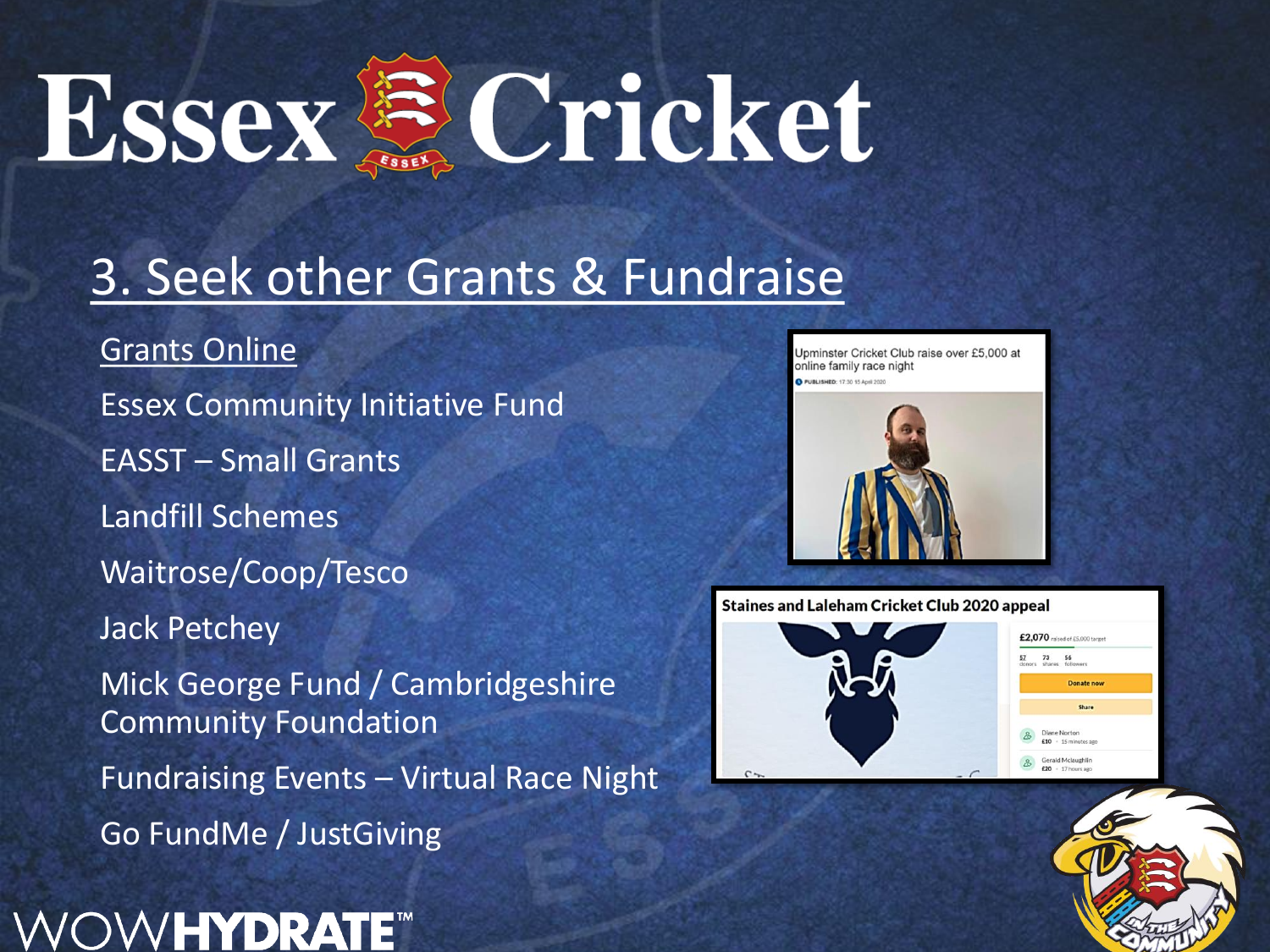

1. Explore Government & Sport England Support 2. Reduce Expenditure 3. Seek other Grants & Fundraise 4. ECB Emergency Loan – ongoing 5. ECB Return to Cricket Grant – 3 month application window (mid-July)